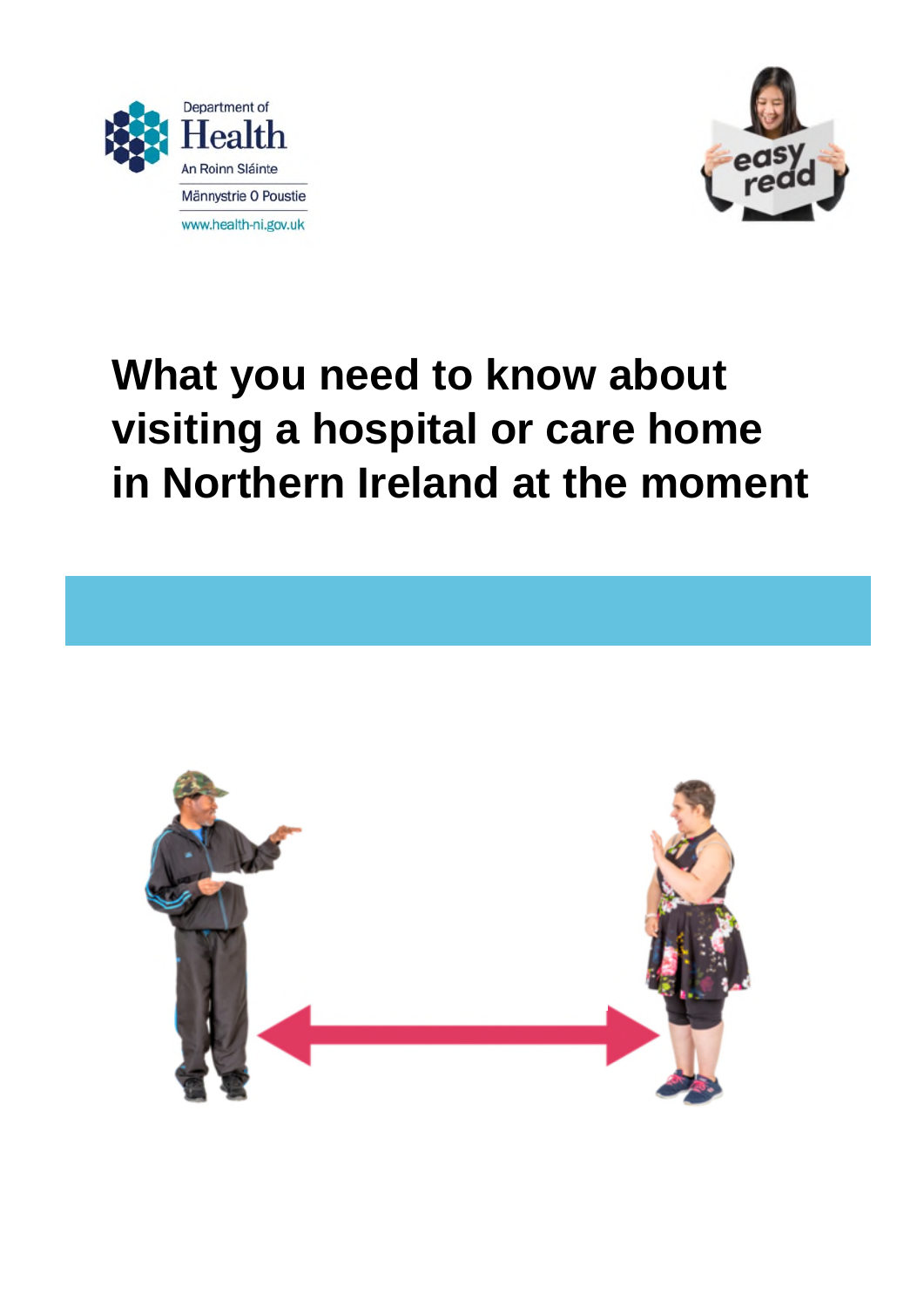

# **What is in this booklet**

|                                                                    | Page |
|--------------------------------------------------------------------|------|
| <b>What is Covid-19?</b>                                           | 3    |
| <b>About this booklet</b>                                          | 4    |
| Can people visit hospitals and<br>care homes at the moment         | 5    |
| The rules about visiting hospitals<br>and care homes at the moment | 6    |
| Other information about visiting<br>hospitals and care homes       | 11   |
|                                                                    |      |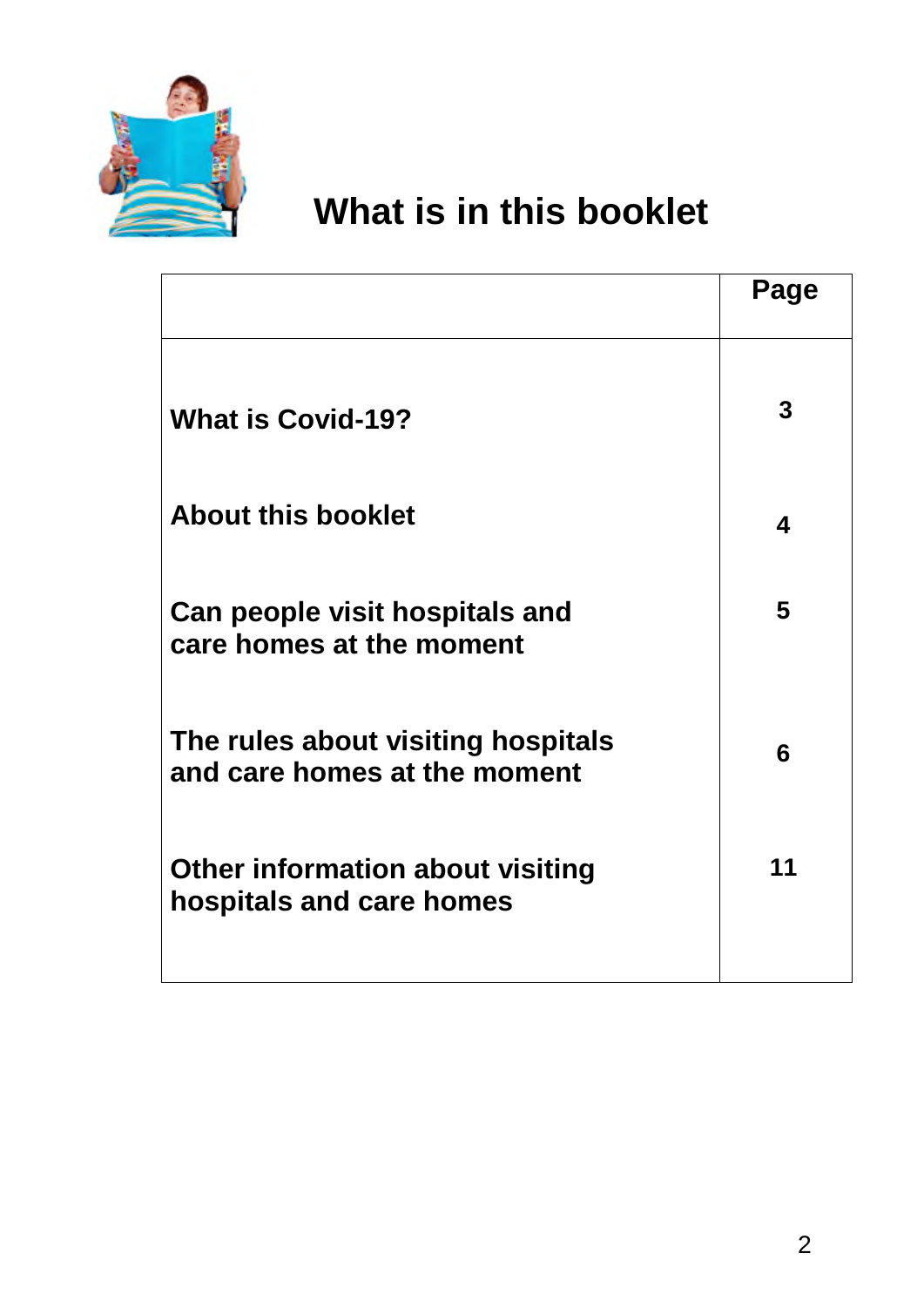# **What is Covid-19?**



Covid-19 is an illness that many people in the world are getting.

It is easy to spread Covid-19 to other people.

Lots of people also call it coronavirus.



Some people can get very ill from Covid-19.

That is why we need to keep people safe.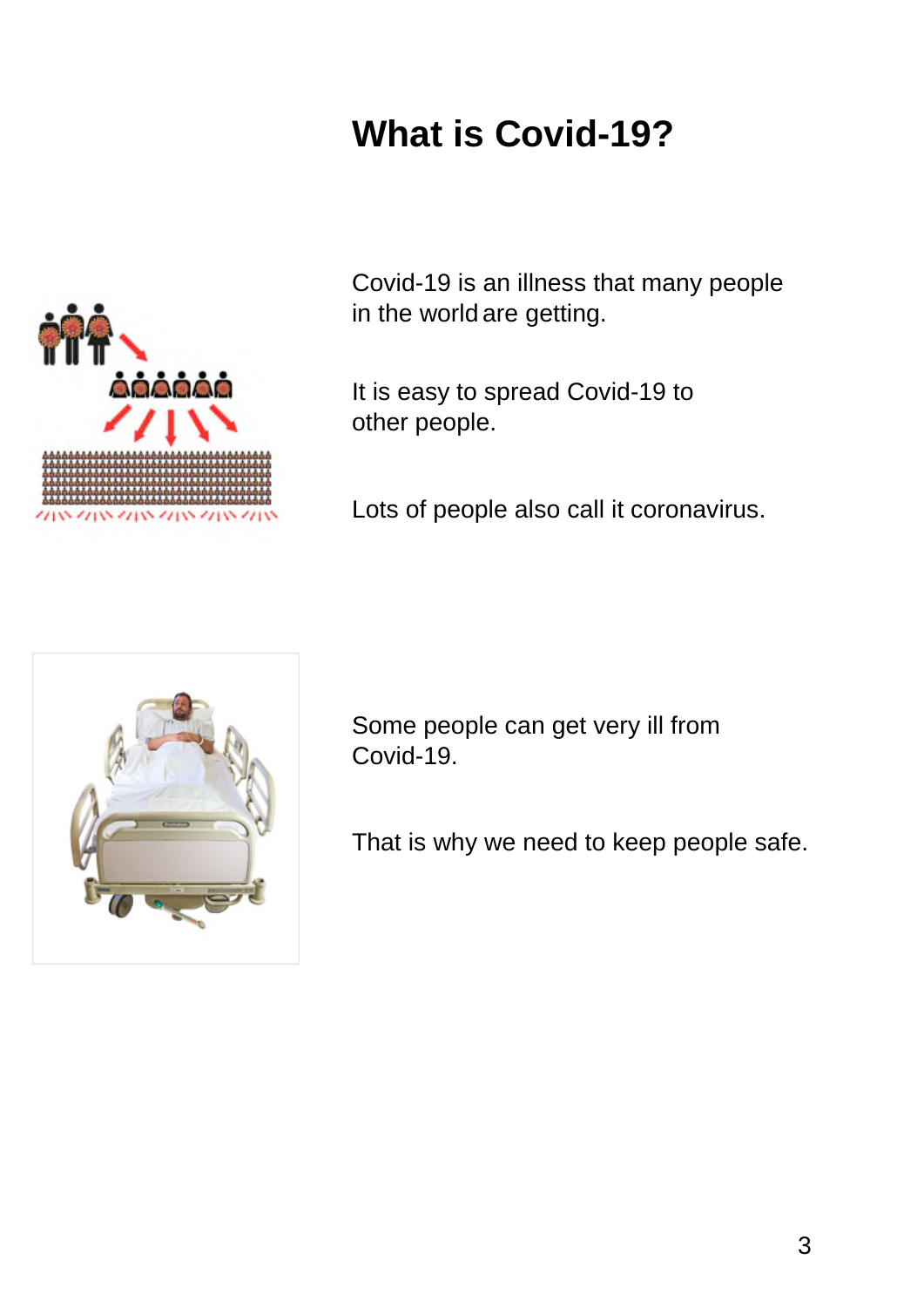



# **About this booklet**

This booklet is about visiting these places during Covid-19:

Hospitals.

This includes hospitals for people with a learning disability, people with mental health conditions and children

- Care Homes
- Hospices. They are like care homes for people who are very ill
- Maternity units. They are places where babies are born

This booklet also tells you about going with someone to a day appointment at hospital.

Or taking them for emergency care.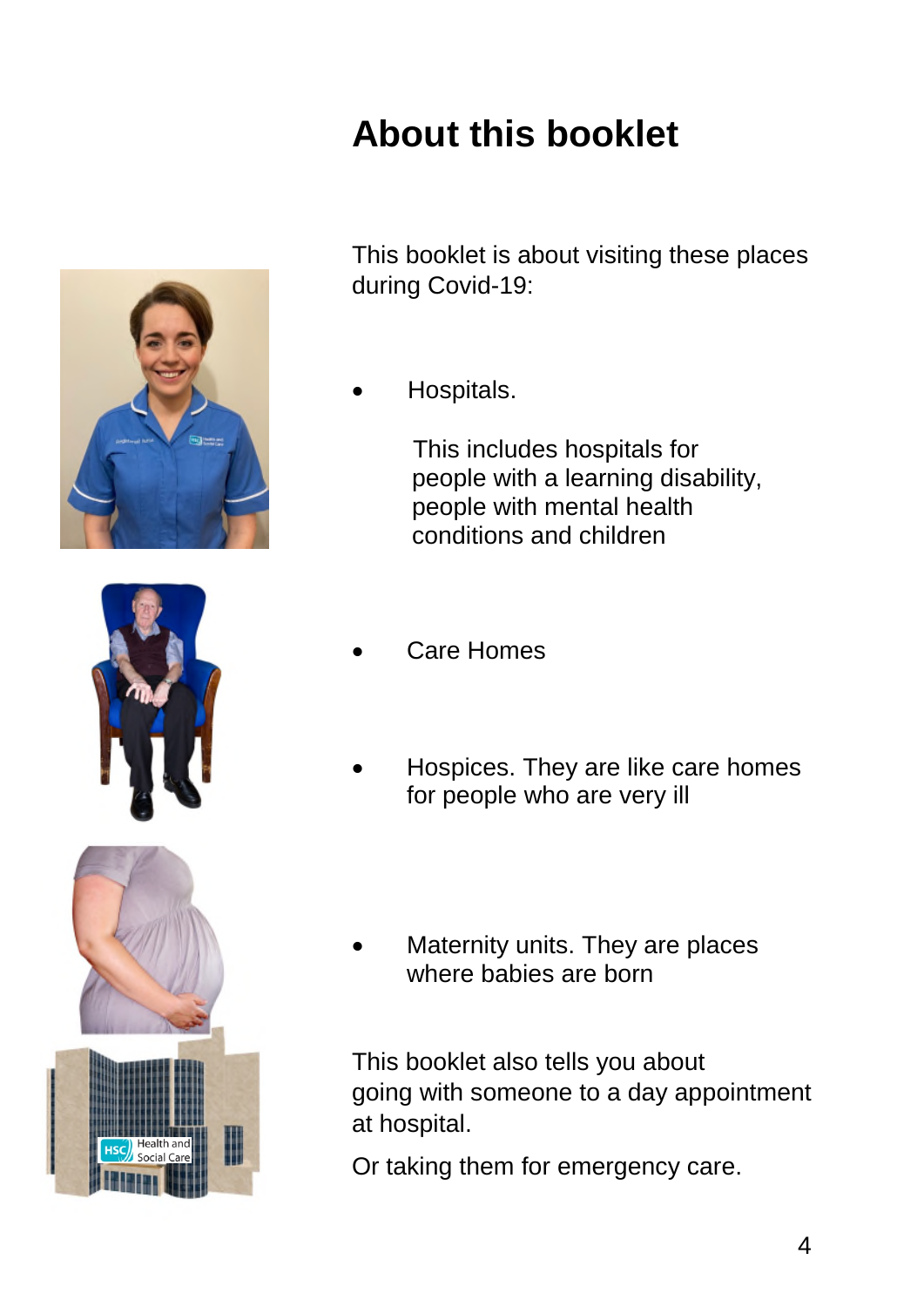

This booklet tells you what we all must do to keep everyone safe.

It tells you the rules at the moment.

The rules may change if Covid-19 gets worse or better.

Or there may be different rules for different places.

## **Can people visit hospitals and care homes at the moment?**



But visiting hospitals and care homes has changed to help keep everyone safe.



This means sometimes it is ok to visit and sometimes it is best not to.

It is important that you make an appointment to visit.

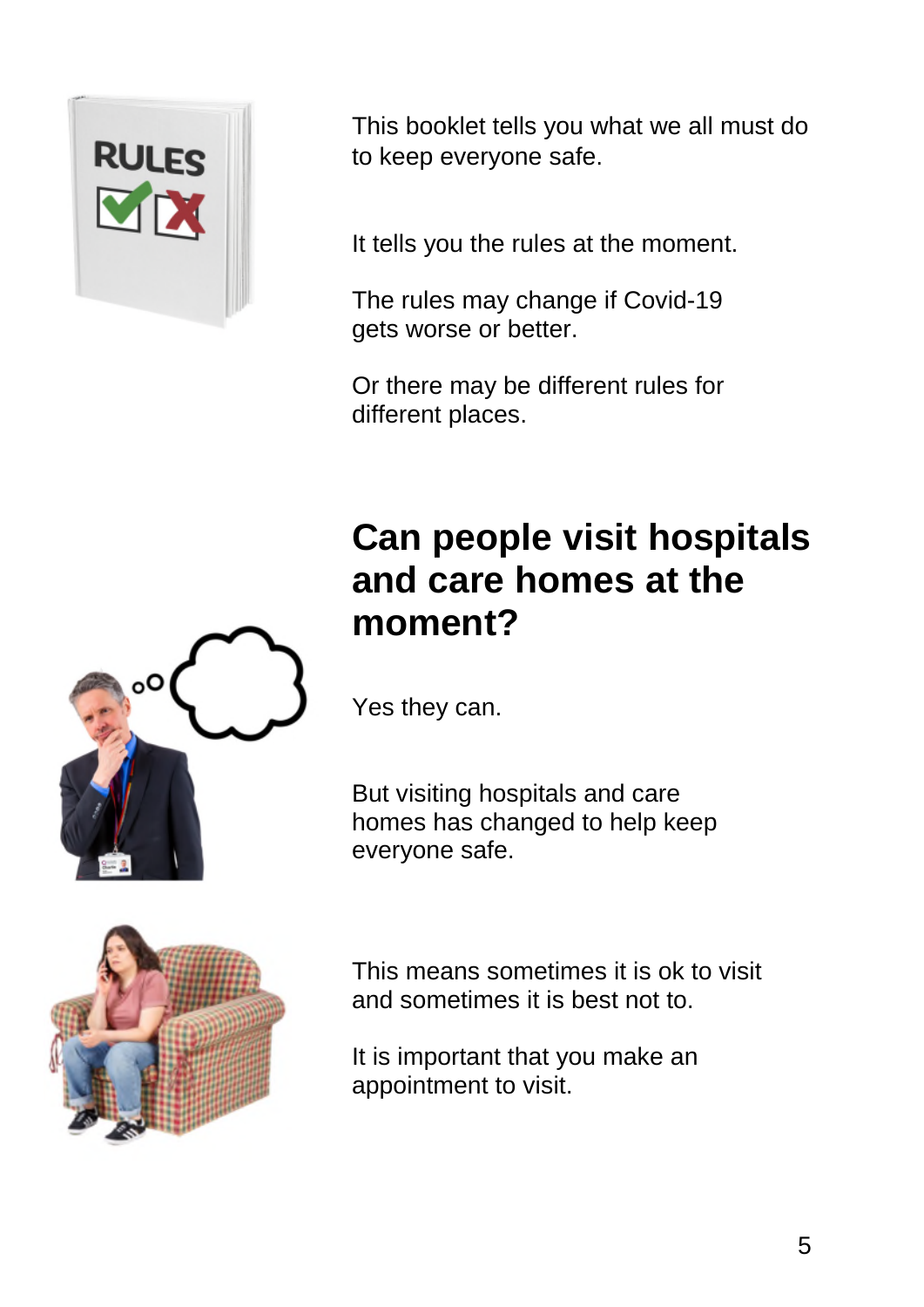

# **The rules about visiting hospitals and care homes at the moment**

The rules may change if they need to.

#### **Rule 1**

The safest way to speak to someone in a hospital or a care home is by phone.

You can also make video calls on the internet.

### **Rule 2**

No one should visit a hospital or care home if they are ill or may have Covid-19.



You may have Covid-19 if you:

- Have a high temperature
- Have a new cough where you keep coughing a lot
- Can't smell or taste things like before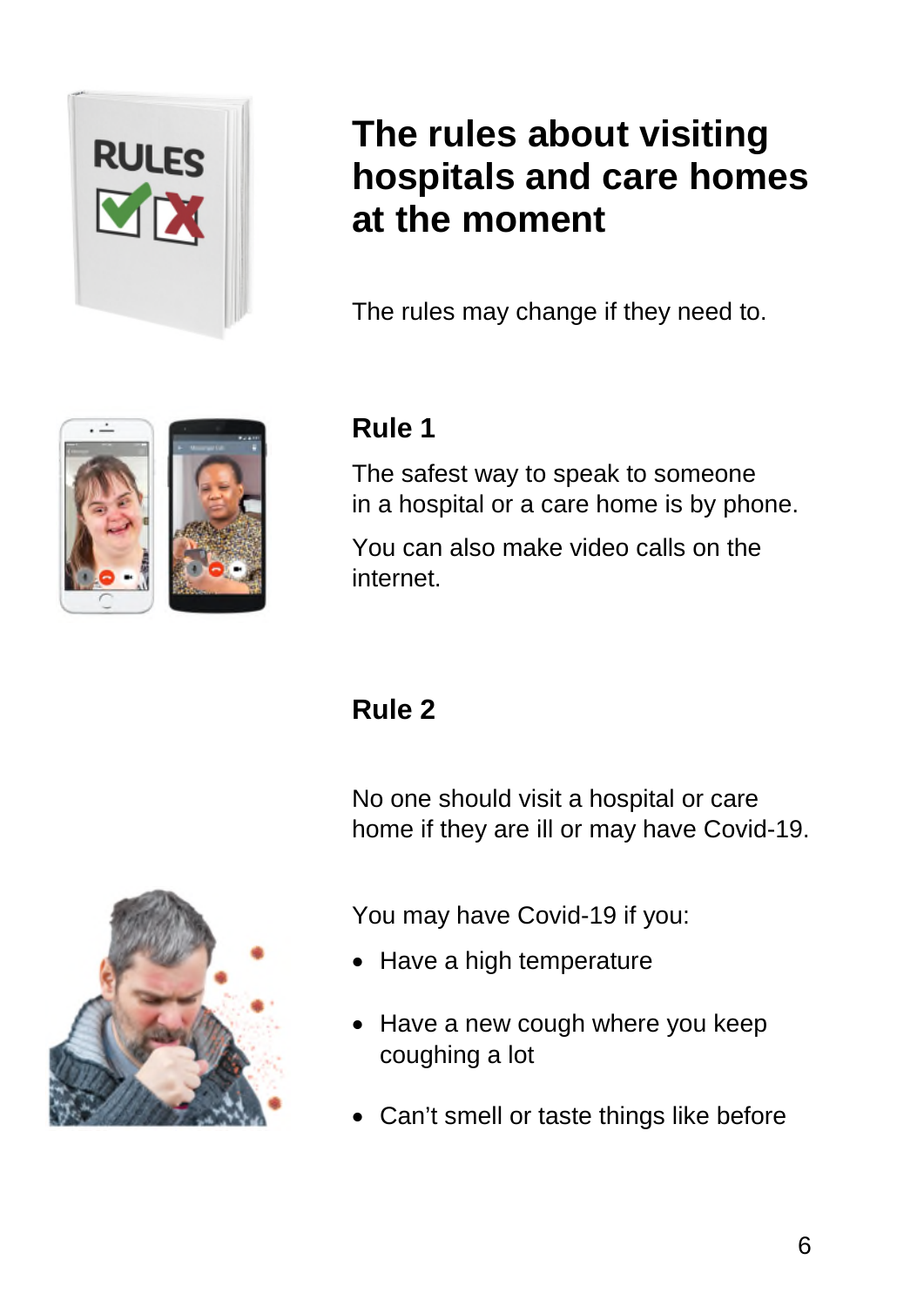

People should try not to visit if they have been told to stay at home.

For example, because they are older or have an illness.



#### **Rule 4**

Most people must wear a face mask if they visit a hospital or care home.

Face masks help make things safer for everyone.

People must get their own face mask to wear.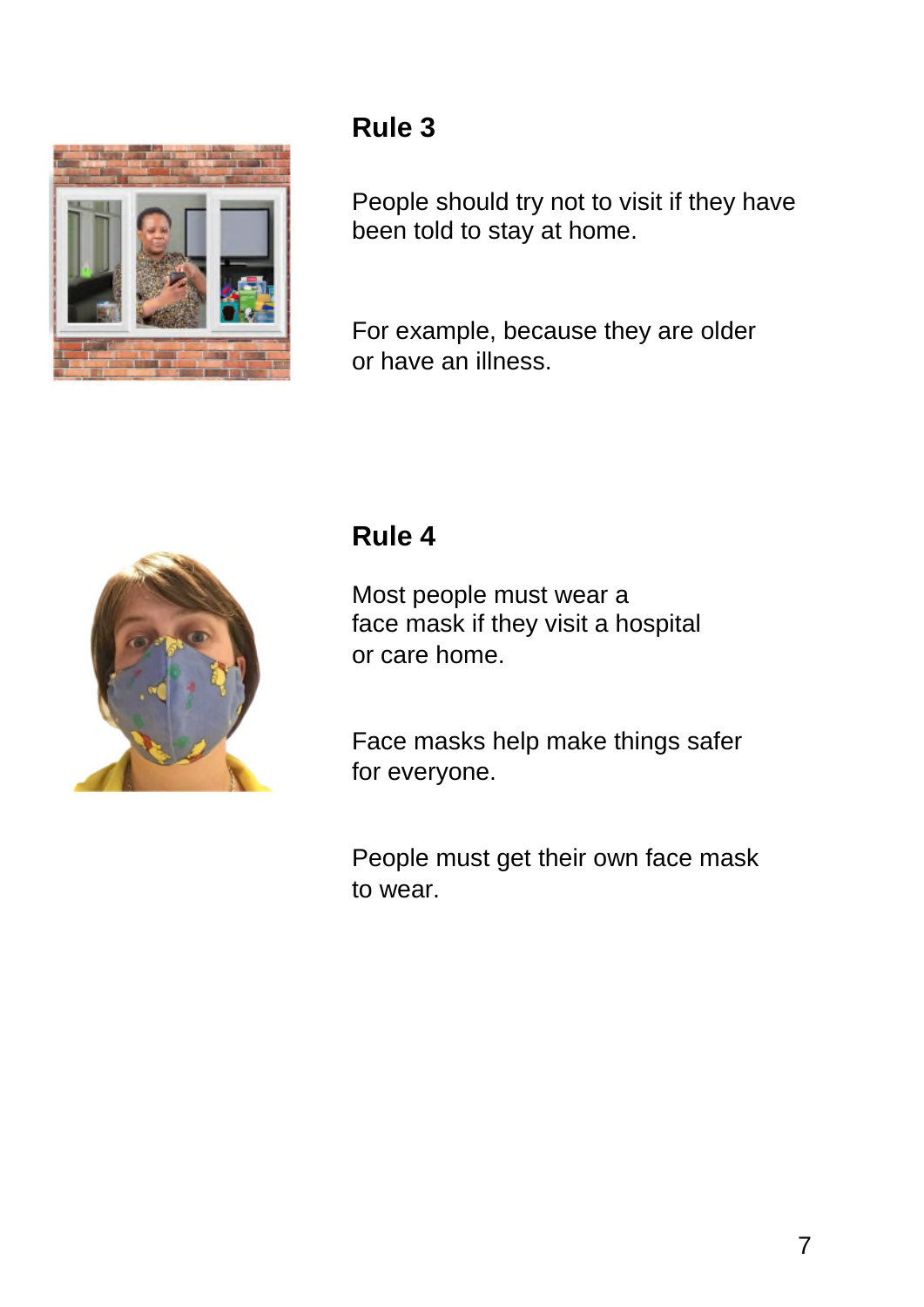

Too many people cannot visit a hospital or care home at once.

But some people might need someone to support them when they visit.

Staff will let the person who supports them come as well if it is safe.



#### **Rule 6**

People might only be able to visit for a short time.

If you want to visit you have to make an appointment.

You cannot just turn up.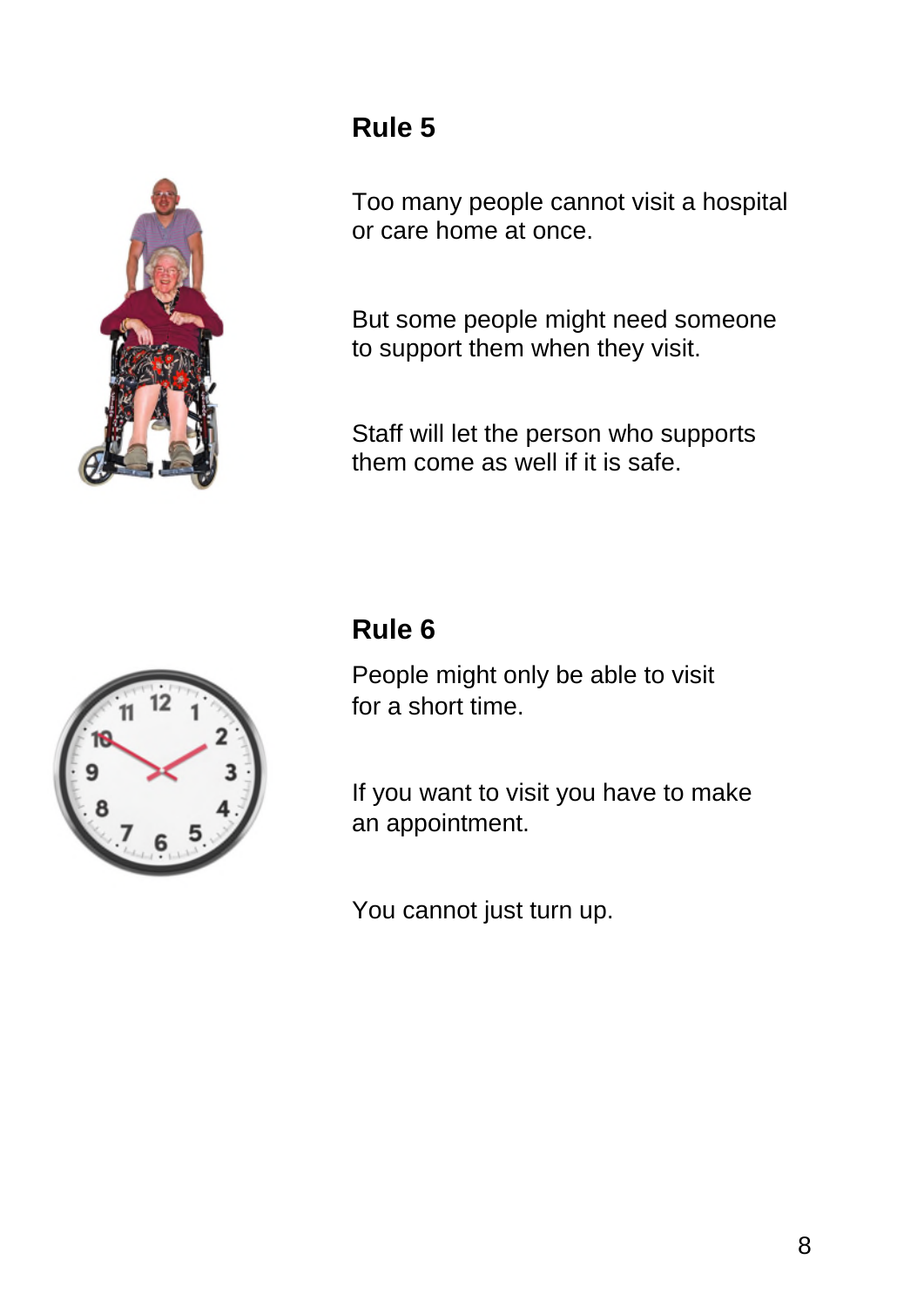

Only 1 person can visit a hospital or care home at a time.

This is to stop too many people coming to visit.



People living in a care home should talk to staff about who they want to visit.

Sometimes only one person will be able to visit.

Someone can choose for the person if the person cannot choose for themselves



#### **Rule 8**

Children under 16 years old cannot visit people in hospitals.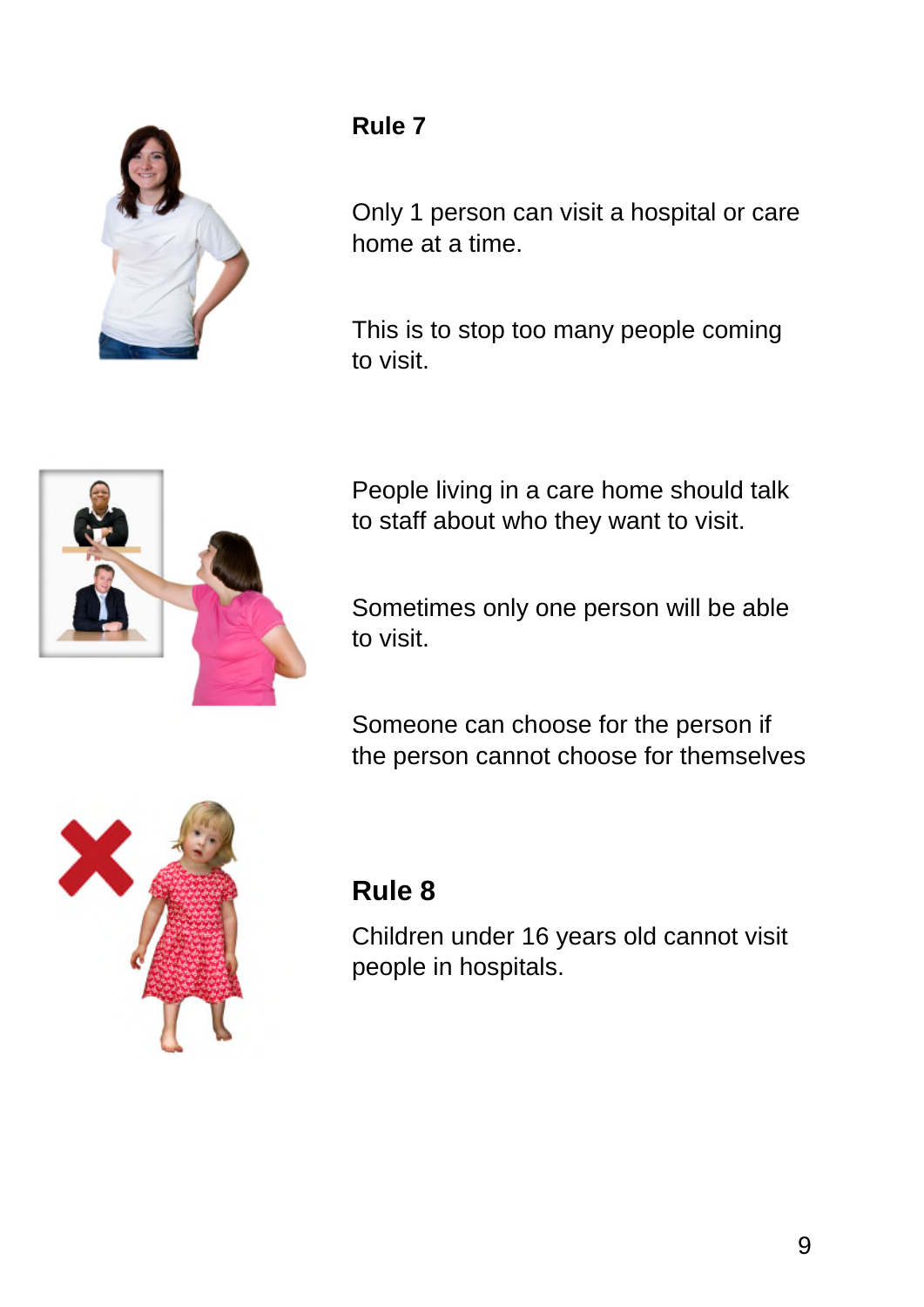

People should stay a bit away from the person they are visiting.

This means they cannot usually touch or hug the person they are visiting.

This is to keep everyone safe.



People should also stay a bit away from staff and other people in the hospital or care home.

They should stay with the person they are visiting.

They should not move around the hospital or care home too much.



#### **Rule 10**

People who visit a hospital or care home must wash their hands when they enter and leave the hospital or care home.

And when they enter and leave the area where the visit happens.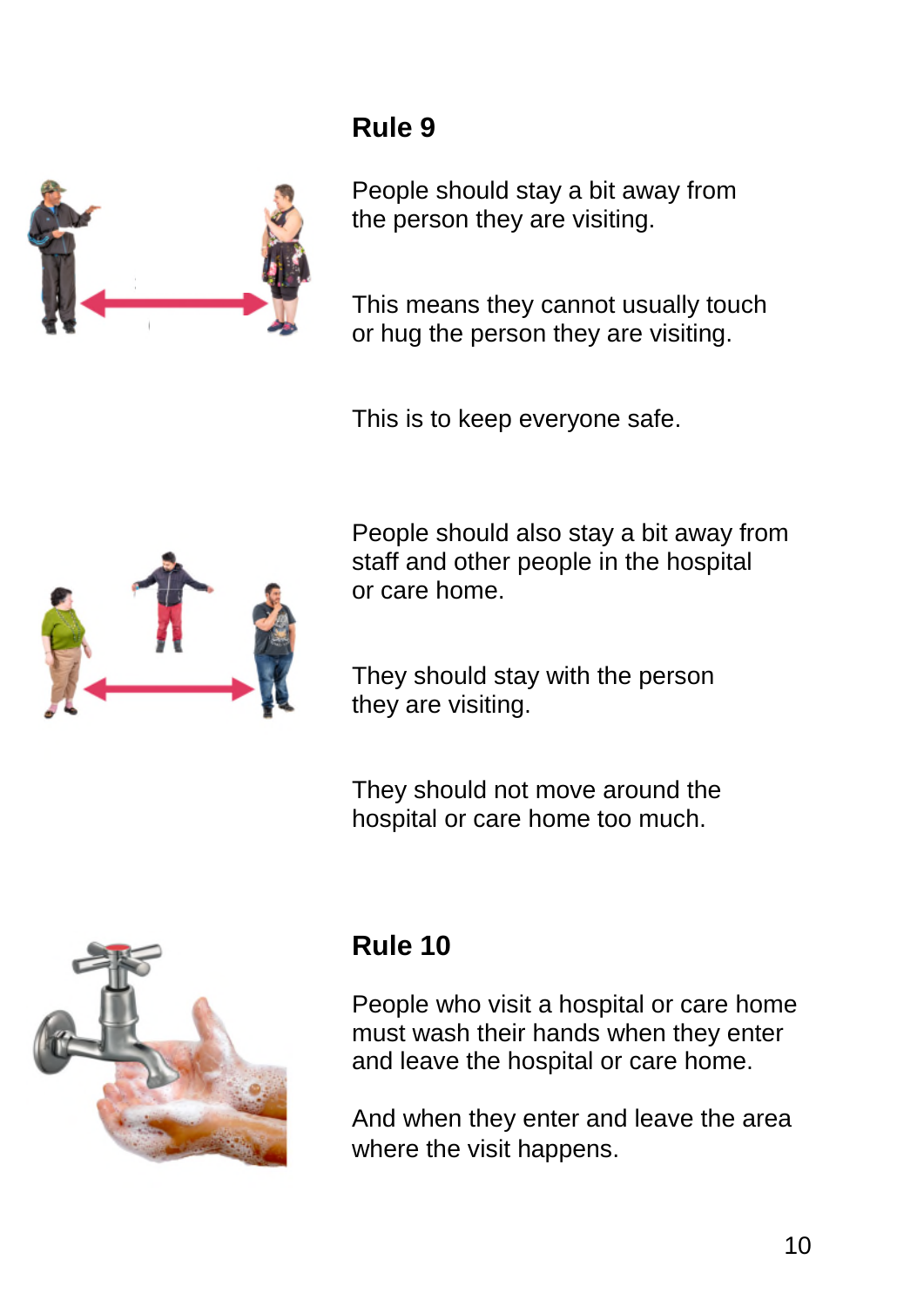

People who visit hospitals should not bring flowers and other things with them.

They should only bring things that the person really needs.

# **RULES**

# **Other information about visiting hospitals and care homes**

The rules may change if Covid-19 gets worse or better.

For example, if Covid-19 gets worse people may have to stop visiting for a while.



Or they may only be able to visit at certain times.

For example, if the person they want to see might die soon. Or if the person cannot speak to staff.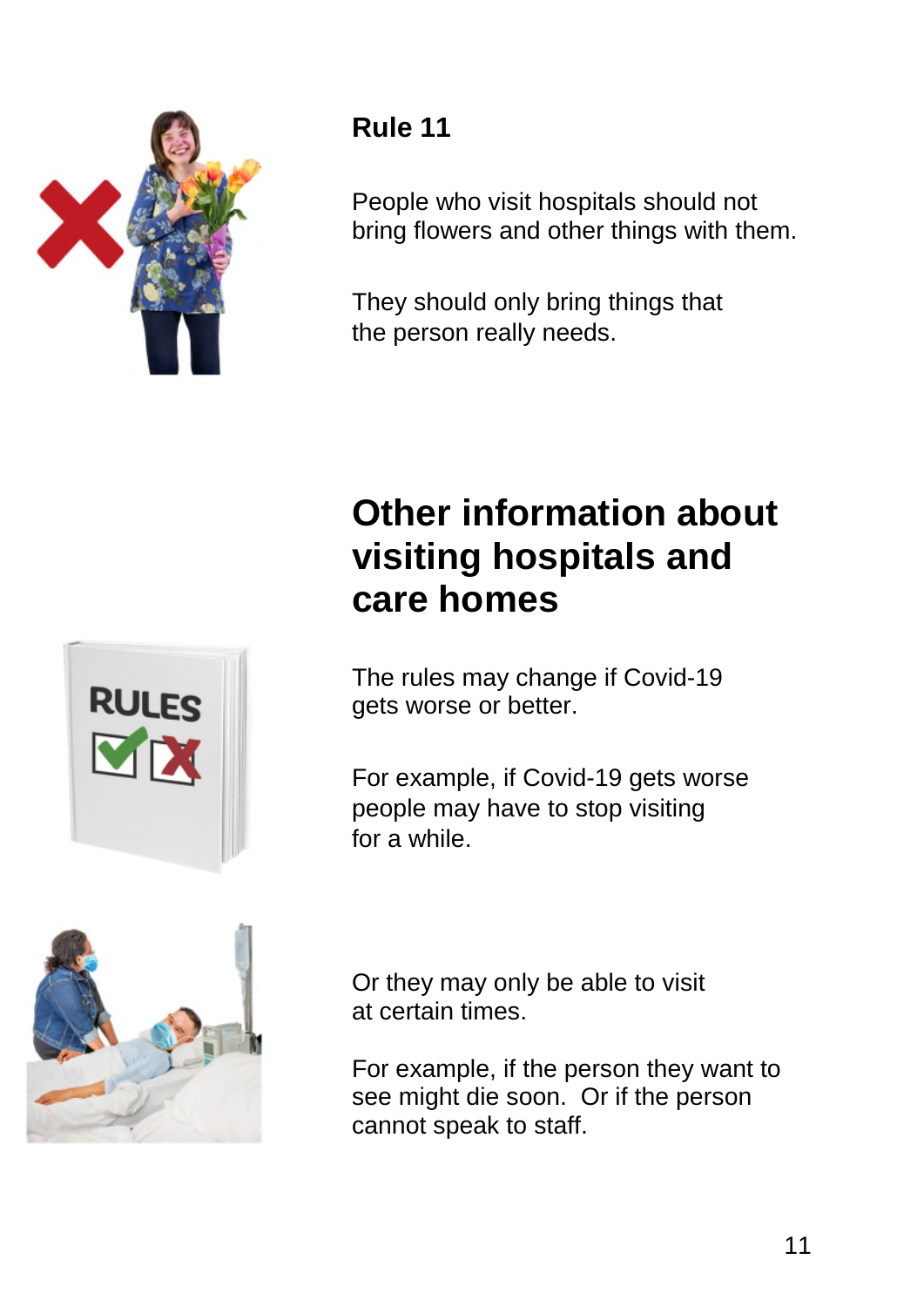

Someone at the hospital or care home will tell you if there are different rules



#### **If the hospital or care home says that no one can visit at the moment**

The hospital or care home must see if there is a safe way for people to visit.



If the hospital or care home think it is not safe to visit they might have to stop visits.

They must tell people why it is not ok to visit.

They must try to offer other ways to contact the person being cared for.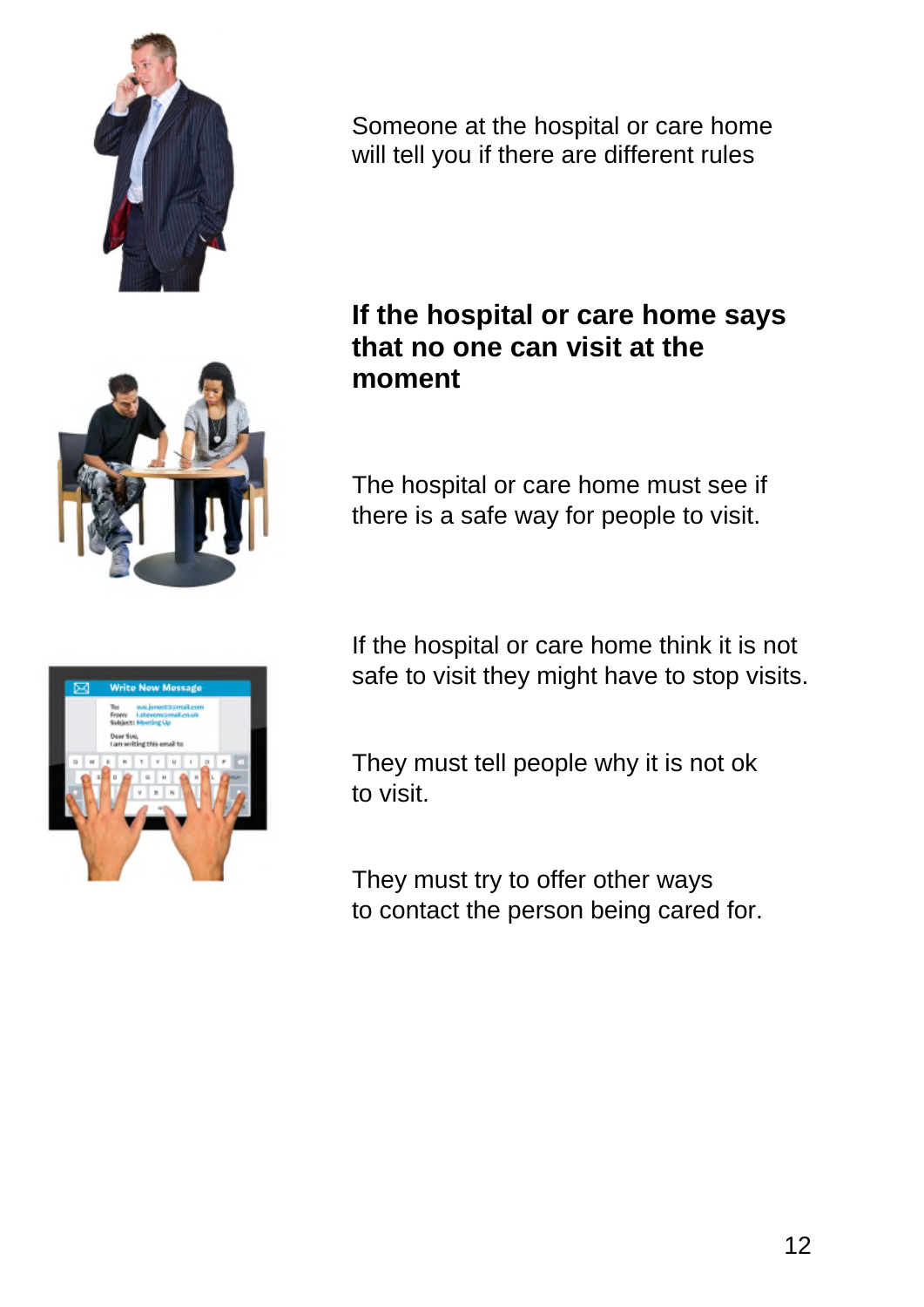

#### **Visits from religious people called chaplains**

This includes ministers, priests and pastors.

These people work with the hospitals and care homes.

It's ok for them to visit when it is safe. But they must make an appointment.



#### **Care homes**

It is safer to visit someone outside in the garden. Or indoors in a special room.

Not in the person's room.



Sometimes there are rules about how many people can visit together outside.

People can only visit outside if it is safe.

And if they can sit outside away from each other.